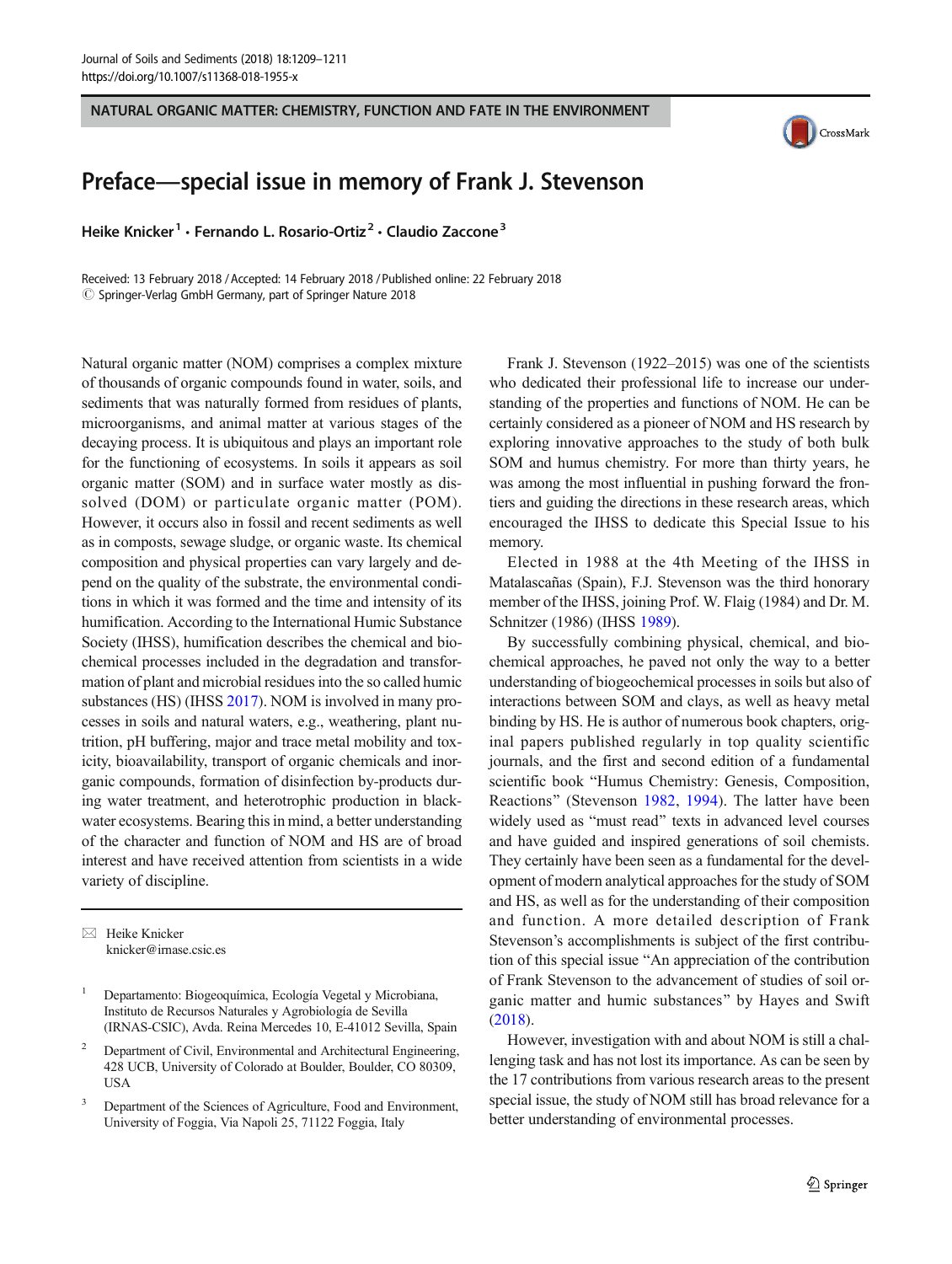The latter was also the intention of Bianchini and da Cunha-Santino [\(2018\)](#page-2-0) who studied the contribution of HS as a sink and source of carbon (C) in tropical floodplain lagoons by experiments in which humic (HA) and fulvic (FA) acids isolated from decomposition of Oxycaryum cubense were degraded both under oxic and unoxic conditions. Although the mineralization pathway yields varied according to the type of resource and oxygen availability, they observed similar degradation rates, suggesting a similar microbial catabolism efficiency during the decay of HS.

Based on the fact that soil nitrogen (N) is mainly retained as soil organic N, Calazans et al. ([2018](#page-2-0)) determined N contents in the tropical soils under native vegetation in Minas Gerais, Brazil, in order to identify the main factors affecting its sequestration. Their results led to the conclusion that in those soils, the N content can be adequately predicted based on data obtained after wet-combustion of SOM.

In the third article of the special issue, Assunção et al. [\(2018](#page-2-0)) evaluated the role of aquatic macrophytes in the formation and mineralization kinetics of dissolved HS under aerobic and anaerobic conditions. They observed an increase of HA and FA concentrations in water, with differences in formation rate due to the presence or absence of oxygen. Song et al. ([2018](#page-2-0)) used high-resolution mass spectrometry to evaluate the differences of the chemical composition between various fractions of DOM collected from a reservoir. Using absorption and fluorescence spectra in combination with derivative spectroscopy, Yakimenko et al. [\(2018\)](#page-2-0) compared humic products from various environments, both as bulk materials and their HA fractions. HA-like fractions were isolated from commercially available humates, industrially manufactured from a number of raw source materials, such as brown coal, leonardite, peat, lake sediment, and lignosulphonate. They concluded that these techniques might serve as inexpensive and robust tools to discriminate humic products from various environments.

In a further contribution, Senesi et al. ([2018\)](#page-2-0) critically reviewed results obtained by the application of laser-based spectroscopic methods for the evaluation of the humification degree of SOM in whole soils, whereas Almendros et al.  $(2018)$  tested dipolar dephasing <sup>13</sup>C NMR spectroscopy as a mean to distinguish "inherited" from "pyrogenic" aromatic structures.

Analyzing ashy sediment samples collected from a wildfire impacted area in northern Colorado, USA, Cawley et al. [\(2018\)](#page-2-0) evaluated the sediment characteristics along the lateral and longitudinal length of a reach of wildfire-impacted river and potential changes in water quality and disinfection byproduct (DBP) formation following a wildfire. The authors observed that burned material accumulated downstream near the river and that was composed of inputs from burned soil and biomass along with the mobilization of unburned

terrestrial material. They concluded that DOM leached from sediments following a wildfire may increase aquatic dissolved organic carbon (DOC) concentrations and N-DBP formation.

Many studies in the area of HS research focus on the interactions of those substances with minerals, heavy metals, xenobiotics, and pollutants. In line with this, Kholodov et al. [\(2018\)](#page-2-0) applied a sessile drop contact angle method to assess the hydrophobic impact of irreversible sorption of HS onto clay mineral surfaces.

The contribution of Chernysheva et al. ([2018](#page-2-0)) evaluated the influence of HS on the fate and behavior in the environment of detonation synthesis nanodiamonds (NDs) that are among the most widely applied nanoparticles due to their low cost of production and broad scope of applications. In particular, the uptake of detonation NDs by wheat seedlings and its toxicity were evaluated in the presence of both HA and FA. This study demonstrated that, when interacting with FA, the ND-FA suspensions possessed smaller zeta potential values, which could indicate their lower colloidal stability, which would result in the greater uptake of NDs by wheat seedlings in the presence of FA than in the presence of HA. In few words, while the introduction of HA in a suspension of NDs reduced the inhibiting effect of the NDs, mitigating activity of FA was not so apparent. Using a multivariate approach, D'Orazio and Miano [\(2018](#page-2-0)) demonstrated that excitation-emission matrices spectroscopy (EEMS) represents a useful tool to investigate the molecular and mechanistic aspects of HA adsorbing capacity towards atrazine and paraquat with or without  $Cu^{2+}$  ions. Additional information obtained by PCA analysis show that  $Cu^{2+}$  ions behave like a good antagonist in preventing the formation of ionic bonds between HA and atrazine, whereas Cu is not able to affect the prevalent mechanism of HA interaction with paraquat, which is a charge transfer bond.

The investigation by Klein et al. [\(2018\)](#page-2-0) is based on the observation that HS play important role in the environment by radical scavenging in biogeochemical redox reactions. As such, they are influencing the behavior of pollutants and can preventing damage to cell membranes; this is due to antioxidant properties of HS. Their work aimed to estimate long-term kinetics of those properties of humic and humic-like substances under different pH in relation to their specific structural features. They revealed that at acidic pH, the antioxidant activity of humic and humic-like substances is mainly related to the presence of N-containing groups rather than phenols. However, for HS, both N-containing compounds and phenolic compounds should be considered.

Application of HS in agriculture has an environmental impact. To optimize the use of HS from vermicomposts in agriculture, García et al. ([2018](#page-2-0)) evaluated the bioactivity of three humic fractions from vermicomposts obtained with different extraction methods.